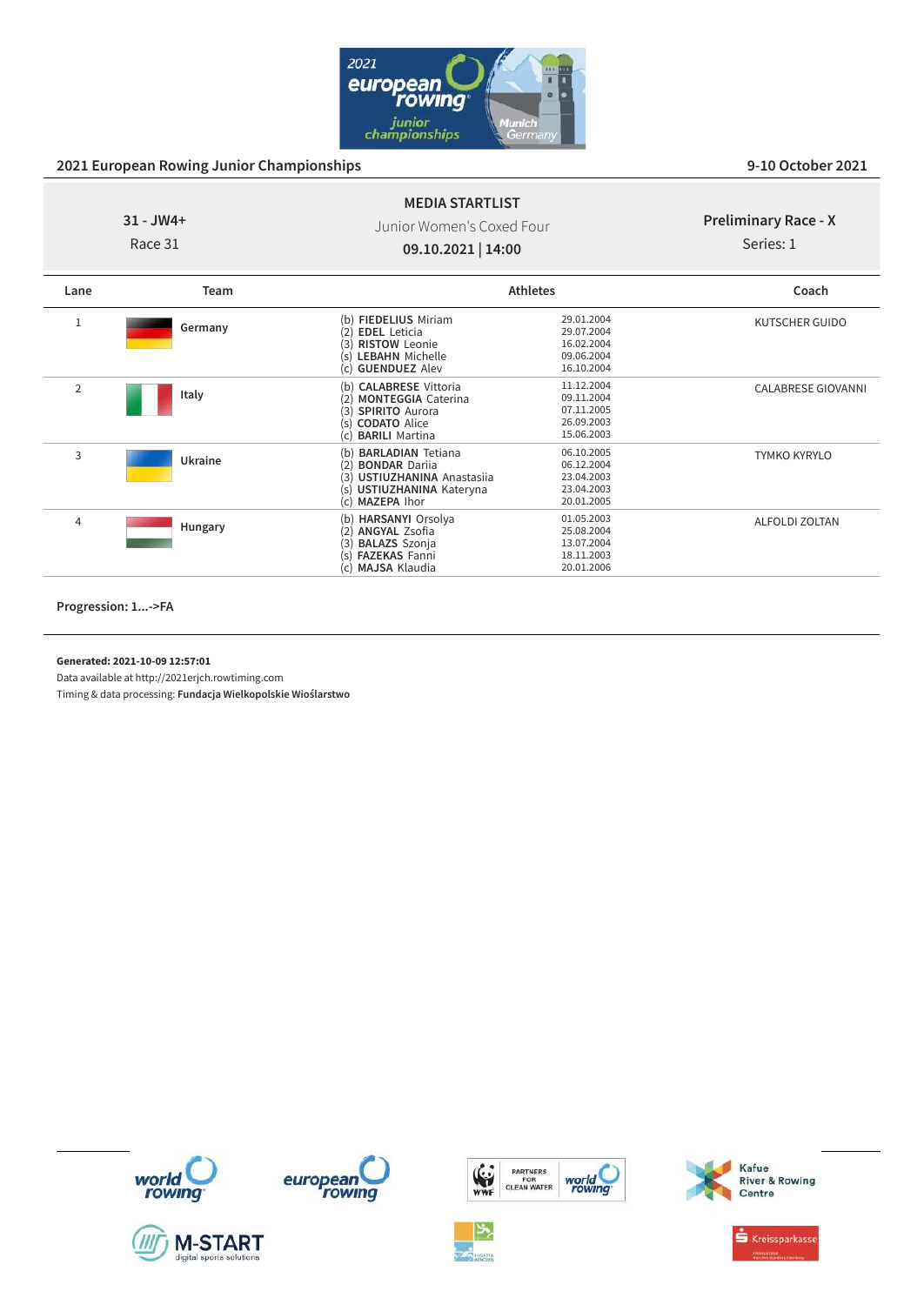

Race 32

Junior Men's Coxed Four **09.10.2021 | 14:05**

**MEDIA STARTLIST**

**Preliminary Race - X**

Series: 1

| Lane           | Team                  |                                                                                                                                                                               | <b>Athletes</b>                                                    | Coach                                |
|----------------|-----------------------|-------------------------------------------------------------------------------------------------------------------------------------------------------------------------------|--------------------------------------------------------------------|--------------------------------------|
| 1              | Russia                | (b) BEKNAZAROV Ilia<br><b>SHEKHOVTSOV Nikita</b><br>(2)<br>(3) PIDGAETS Mikhail<br>NOSENKOV Ivan<br>(s)<br>(c) KURENEV Daniil                                                 | 26.02.2004<br>16.07.2003<br>24.12.2003<br>23.08.2003<br>05.03.2004 | <b>BADULIN VITALY</b>                |
| $\overline{2}$ | Germany               | (b) STROZYK Fynn<br><b>VAN BEEM Lennart</b><br>(2)<br><b>ACHTERFELD Sven</b><br>(3)<br>ROSENDAHL Janne Fynn<br>(s)<br><b>WADEWITZ Tim</b><br>(c)                              | 27.08.2003<br>26.12.2003<br>22.06.2003<br>28.01.2003<br>12.10.2004 | <b>NEUHAUS LEONIE</b>                |
| 3              | Hungary               | (b) GESZTI Attila Krisztian<br>(2)<br><b>DEDEYAN</b> Narek Szevak<br>(3)<br><b>KOVACS</b> Gergo Ferenc<br><b>KISS</b> Bence Gabor<br>(s)<br><b>TEMESI Dominik Bela</b><br>(c) | 19.05.2004<br>26.01.2004<br>02.03.2004<br>23.07.2004<br>14.05.2007 | <b>SIMON TAMAS</b>                   |
| 4              | Ukraine               | (b) NITKO Yaroslav<br><b>POKRYSHKA Roman</b><br>(2)<br><b>RUDENKO Roman</b><br>(3)<br><b>HAIDAR Mark</b><br>(s)<br><b>KYRYCHEVSKYI Ihor</b><br>(C)                            | 28.07.2003<br>20.04.2004<br>08.07.2004<br>11.08.2005<br>08.06.2004 | RAYEVSKA VIKTORIYA                   |
| 5              | <b>Czech Republic</b> | (b) VANCURA Jakub<br>(2)<br><b>LOHNICKY Matej</b><br>(3) KREJCIR Samuel<br>(s) RYCHNOVSKY Matyas<br>(c) LUKOSIK Filip                                                         | 18.09.2004<br>16.08.2003<br>02.01.2004<br>10.07.2004<br>15.05.2006 | LITERA JAKUB                         |
| 6              | Italy                 | (b) <b>PAPPALETTERA</b> Emilio<br>(2) PAPPALEPORE Simone<br>(3) VICINO Luca<br>(s) VICINO Marco<br>PAGLIARO Andrea<br>(c)                                                     | 20.01.2003<br>26.09.2003<br>08.01.2004<br>08.01.2004<br>17.03.2007 | <b>BRAGHIROLI</b><br><b>GABRIELE</b> |

**Progression: 1...->FA**

**Generated: 2021-10-09 12:57:01**

Data available at http://2021erjch.rowtiming.com Timing & data processing: **Fundacja Wielkopolskie Wioślarstwo**



**M-START** 









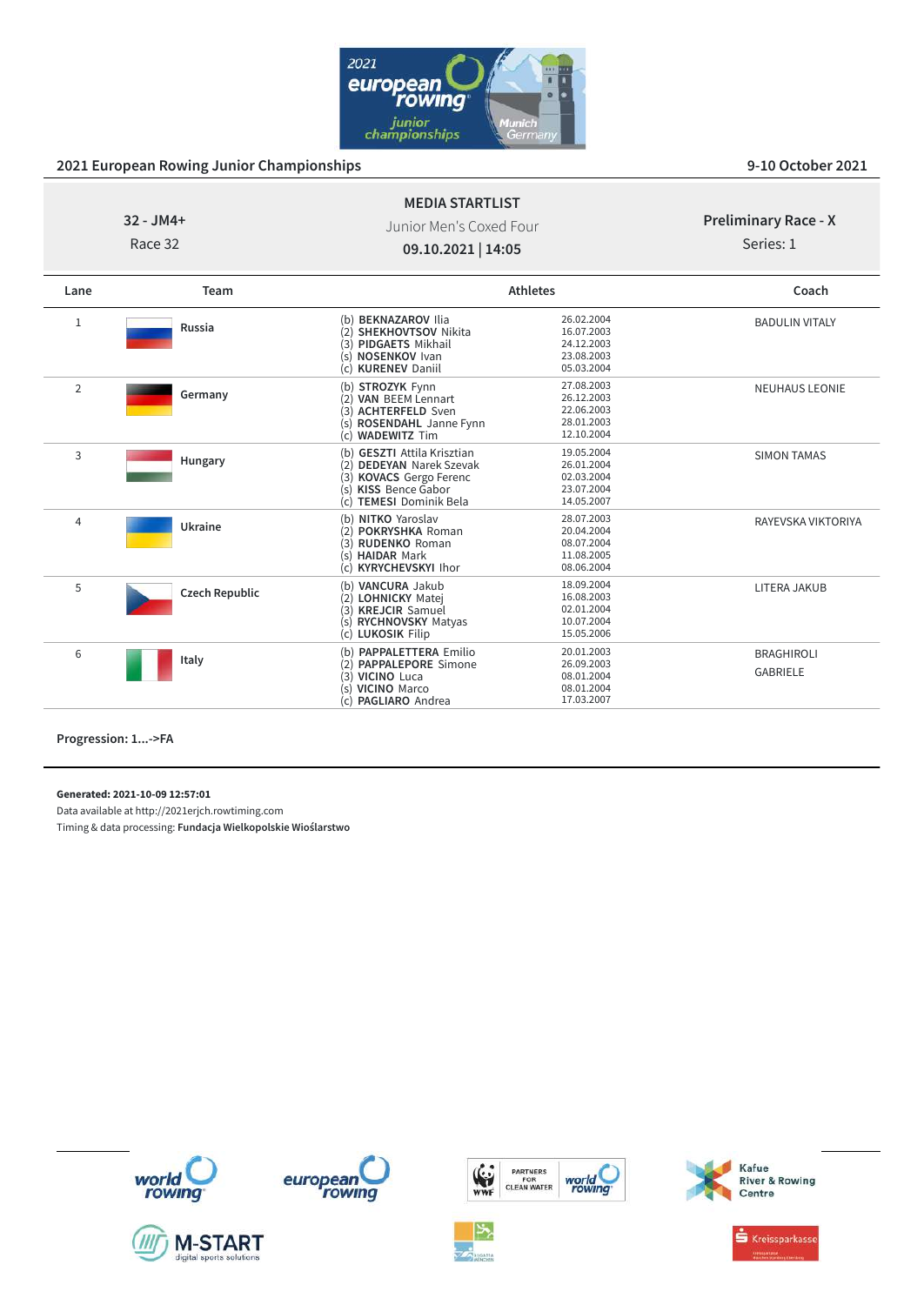

| $33 - JW1x$<br>Race 33 |                               | <b>MEDIA STARTLIST</b><br>Junior Women's Single Sculls<br>09.10.2021   14:10 |                 | Repechage - R<br>Series: 2 |
|------------------------|-------------------------------|------------------------------------------------------------------------------|-----------------|----------------------------|
| Lane                   | Team                          |                                                                              | <b>Athletes</b> | Coach                      |
| 1                      | Portugal<br>te.               | <b>VARELA Beatriz</b>                                                        | 03.12.2003      | <b>COUTINHO NUNO</b>       |
| $\overline{2}$         | Germany                       | <b>HEYLTJES</b> Charlotte                                                    | 17.11.2003      | <b>UEBACHS PHILIPP</b>     |
| 3                      | <b>Denmark</b>                | <b>HORNNAESS Clara</b>                                                       | 04.09.2003      | <b>BOESEN MADS</b>         |
| 4                      | Moldova<br>蹦                  | <b>FEDORENCO Ecaterina</b>                                                   | 23.11.2004      | DEREVIANCO TATIANA         |
| 5                      | <b>Bosnia and Herzegovina</b> | <b>GORETIC Vivien</b>                                                        | 24.04.2020      | <b>MELGES THOMAS</b>       |

**Progression: 1,2,3->SA/B, 4..->FC**

**Generated: 2021-10-09 12:57:01**

Data available at http://2021erjch.rowtiming.com Timing & data processing: **Fundacja Wielkopolskie Wioślarstwo**













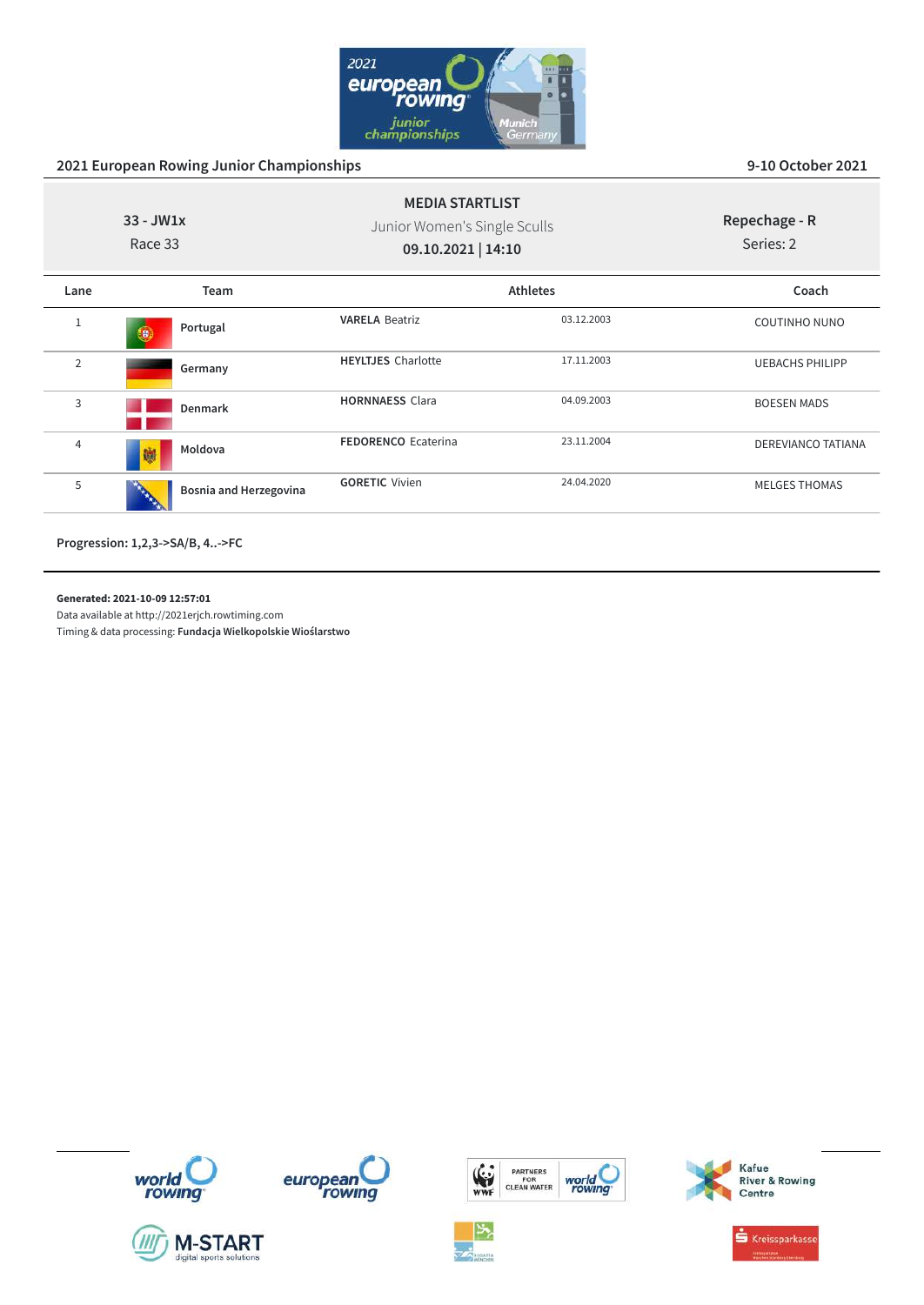

| $34 - JM1x$<br>Race 34 |                     | <b>MEDIA STARTLIST</b><br>Junior Men's Single Sculls<br>09.10.2021   14:15 |            | Repechage - R<br>Series: 2             |
|------------------------|---------------------|----------------------------------------------------------------------------|------------|----------------------------------------|
| Lane                   | Team                |                                                                            | Athletes   | Coach                                  |
| 1                      | Switzerland<br>مالد | <b>SOLDO</b> Mattia                                                        | 13.08.2004 | HOWALD-BUOL<br>ANNA-MARIA              |
| $\overline{2}$         | Ukraine             | <b>PUZHALOV Nikita</b>                                                     | 09.09.2005 | SAVYTSKYI ANDRII                       |
| 3                      | Moldova<br>蹦        | <b>NAUMCIUC</b> Nichita                                                    | 15.06.2003 | DEREVIANCO FIODOR                      |
| 4                      | Germany             | <b>GEYER Jakob</b>                                                         | 09.08.2004 | <b>HILBERT JONAS</b><br><b>FLORIAN</b> |
| 5                      | <b>Bulgaria</b>     | YORDANOV Ivan                                                              | 21.09.2004 | ALEKSIEVA VESELINA                     |
| 6                      | <b>Netherlands</b>  | <b>DEN BEER POORTUGAEL Edward</b>                                          | 03.06.2003 | <b>FLORIJN RONALD</b>                  |

**Progression: 1,2,3->SA/B, 4..->FC**

### **Generated: 2021-10-09 12:57:01**

Data available at http://2021erjch.rowtiming.com















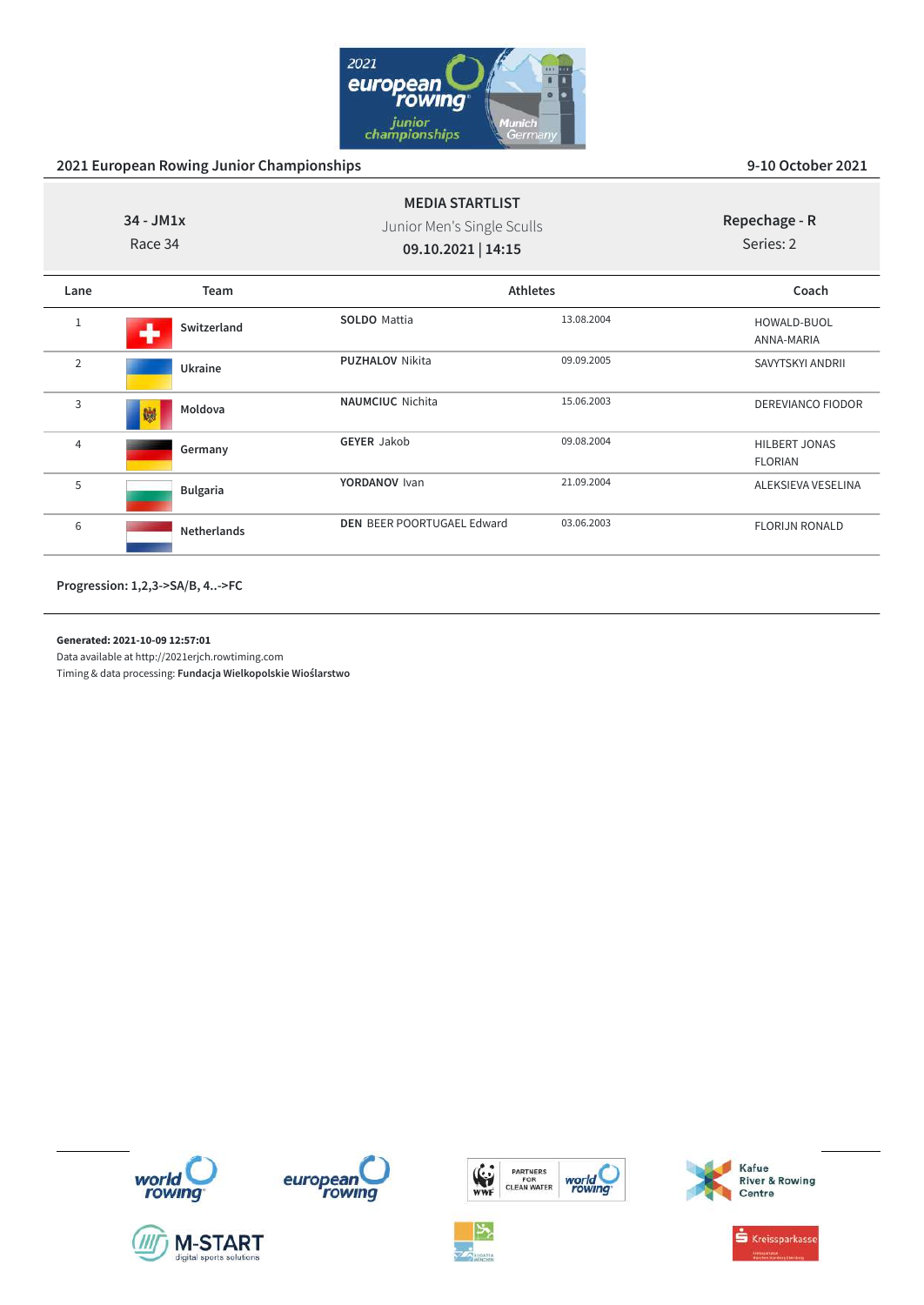

| $35 - JW2 -$<br>Race 35  | Junior Women's Pair<br>09.10.2021   14:20         |                          | Repechage - R<br>Series: 2                |
|--------------------------|---------------------------------------------------|--------------------------|-------------------------------------------|
| Team                     |                                                   |                          | Coach                                     |
| Hungary                  | (b) SANDOR Zsofia<br>(s) VIANDT Lena Lilian       | 14.04.2004<br>26.11.2003 | <b>ALFOLDI ZOLTAN</b>                     |
| Austria                  | (b) DANNINGER Sophie<br>(s) HAIDER Greta          | 07.06.2003<br>18.04.2005 | <b>MATE DANIEL</b>                        |
| <b>Netherlands</b>       | (b) <b>BOUMAN</b> Minou<br>(s) STRAATHOF Demi     | 16.07.2004<br>15.06.2004 |                                           |
| Turkey<br>$\mathsf{C}^*$ | (b) AKKAY Aslihan<br>(s) ULGEY Ruken              | 17.07.2003<br>07.04.2003 | <b>OKTAR YUSUF</b>                        |
| Italy                    | (b) NASELLI Sofia<br>(s) <b>SCARPELLO</b> Martina | 12.08.2005<br>04.11.2004 | <b>VITALE BENEDETTO</b>                   |
| Moldova<br>鱜             | (b) DOZORET Ana<br>(s) GRECINA Vera               | 08.08.2007<br>26.01.2007 | <b>BEZDETNYY VADIM</b>                    |
|                          |                                                   |                          | <b>MEDIA STARTLIST</b><br><b>Athletes</b> |

**Progression: 1..4->FA, 5..->FB**

### **Generated: 2021-10-09 12:57:01**

Data available at http://2021erjch.rowtiming.com













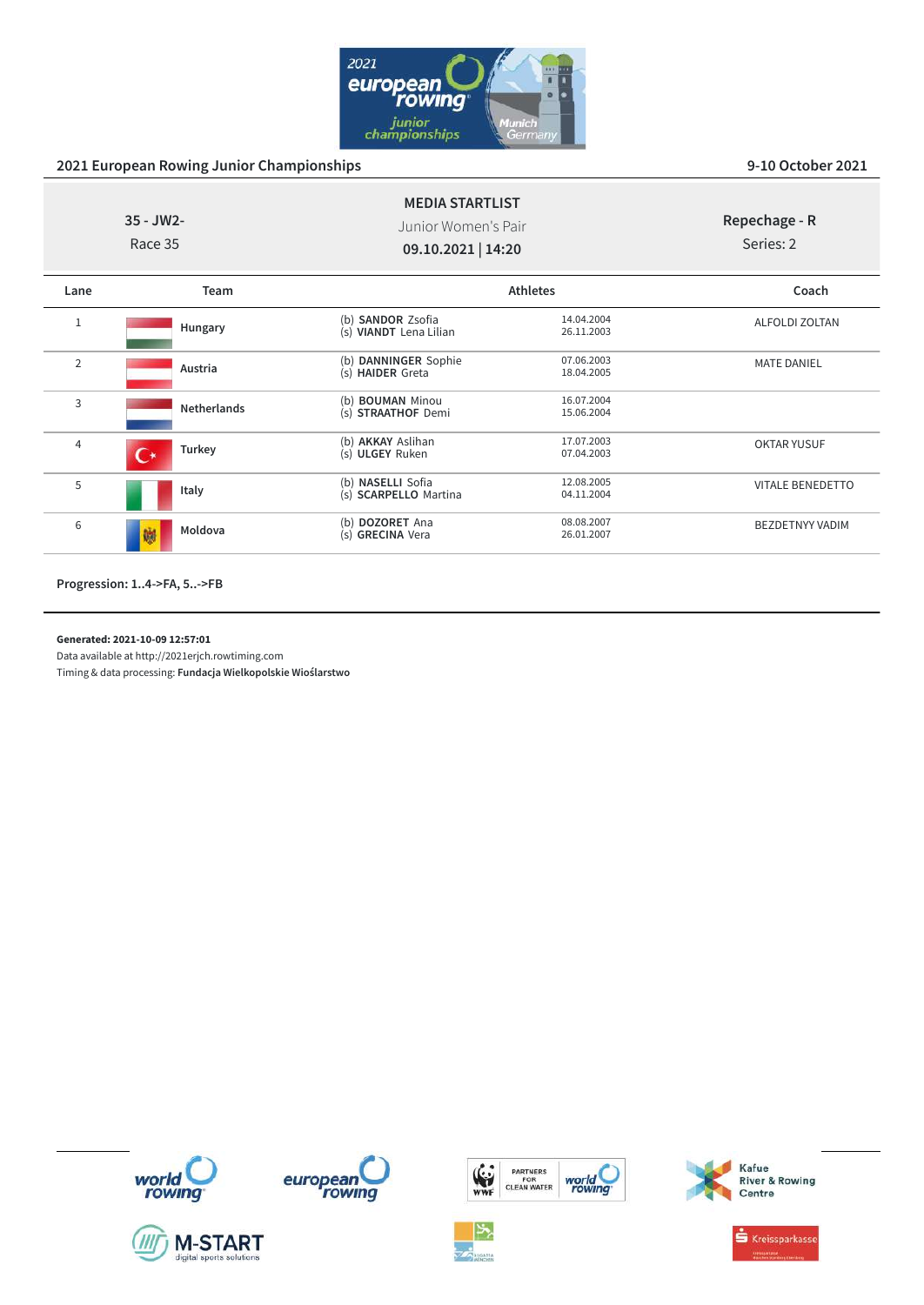

|                | $36 - JM2 -$<br>Race 36 | <b>MEDIA STARTLIST</b><br>Junior Men's Pair<br>09.10.2021   14:25 |                          | Repechage - R<br>Series: 2          |
|----------------|-------------------------|-------------------------------------------------------------------|--------------------------|-------------------------------------|
| Lane           | Team                    |                                                                   | <b>Athletes</b>          | Coach                               |
|                | Moldova<br>鱜            | (b) DMITRIEV Ilia<br>(s) ARMAS Grigori                            | 21.09.2006<br>10.04.2006 | <b>DEREVIANCO FIODOR</b>            |
| $\overline{2}$ | Czech Republic          | (b) <b>SUKUP</b> Matyas<br>(s) REZAC Jan                          | 11.11.2003<br>22.06.2004 | ATARSIA ZUZANNA                     |
| 3              | Croatia                 | (b) MORIC Niko<br>(s) PUH Lovre                                   | 25.04.2003<br>08.04.2004 | URLIC TONI                          |
| $\overline{4}$ | Austria                 | (b) NGUYEN TIEN Teodor-Tan<br>(s) WAGNER Daniel                   | 29.11.2004<br>27.10.2004 | SANDHAEUGL KURT-<br><b>WOLFGANG</b> |
| 5              | Portugal<br>49.         | (b) FERREIRA Andre<br>(s) SANTOS Joao                             | 25.02.2003<br>12.07.2003 | <b>COUTINHO NUNO</b>                |

**Progression: 1,2,3->SA/B, 4..->FC**

**Generated: 2021-10-09 12:57:01**

Data available at http://2021erjch.rowtiming.com















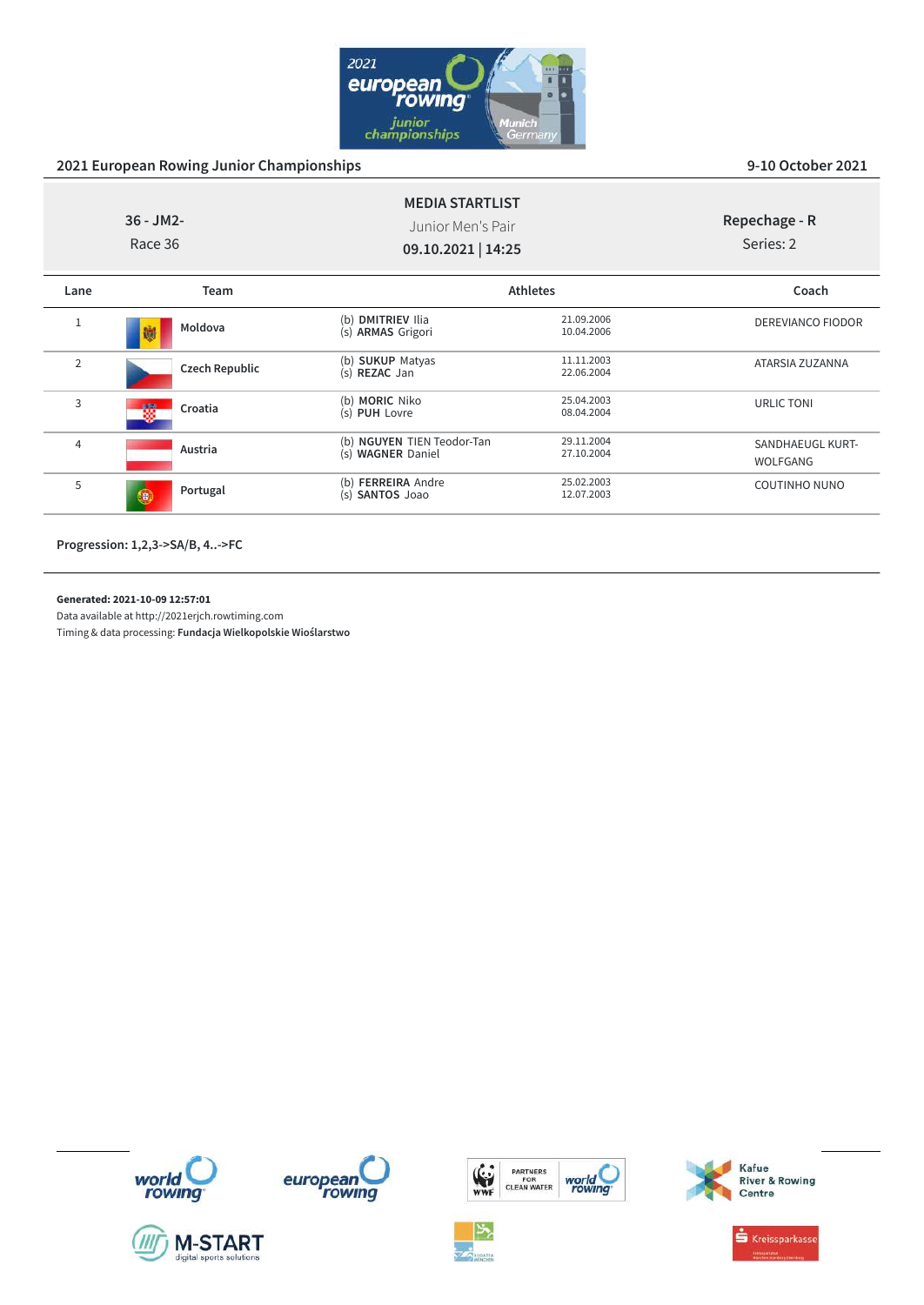

| $37 - JW2x$<br>Race 37 |                    | <b>MEDIA STARTLIST</b><br>Junior Women's Double Sculls<br>09.10.2021   14:30 |                          | Repechage - R<br>Series: 2          |
|------------------------|--------------------|------------------------------------------------------------------------------|--------------------------|-------------------------------------|
| Lane                   | <b>Team</b>        | <b>Athletes</b>                                                              |                          | Coach                               |
| $\mathbf{1}$           | Norway             | (b) <b>EMBLEM</b> Fabia Dybwad<br>(s) <b>HJEMDAL</b> Tyra Eklo               | 11.04.2003<br>18.12.2004 | <b>CHRISTENSEN</b><br><b>MARKUS</b> |
| $\overline{2}$         | <b>Netherlands</b> | (b) <b>HOUBEN</b> Sara<br>(s) <b>COMBE</b> Merle                             | 28.01.2004<br>17.03.2004 | <b>NOORDMAN THEO</b>                |
| 3                      | Switzerland        | (b) FAYD HERBE DE MAUDAVE Alexia<br>(s) LOETSCHER Flavia                     | 26.08.2003<br>28.12.2004 | HOWALD-BUOL<br>ANNA-MARIA           |
| $\overline{4}$         | Austria            | (b) GUTSJAHR Emma<br>(s) SWOBODA Laura                                       | 05.08.2004<br>19.09.2003 | <b>GRUBER GERALD</b>                |
| 5                      | Latvia             | (b) VELICKO Ance<br>(s) LORENCE Gabriela                                     | 12.11.2003<br>04.11.2003 | <b>KRUEZE ILZE</b>                  |
|                        |                    |                                                                              |                          |                                     |

**Progression: 1,2,3->SA/B, 4..->FC**

**Generated: 2021-10-09 12:57:01**

Data available at http://2021erjch.rowtiming.com Timing & data processing: **Fundacja Wielkopolskie Wioślarstwo**















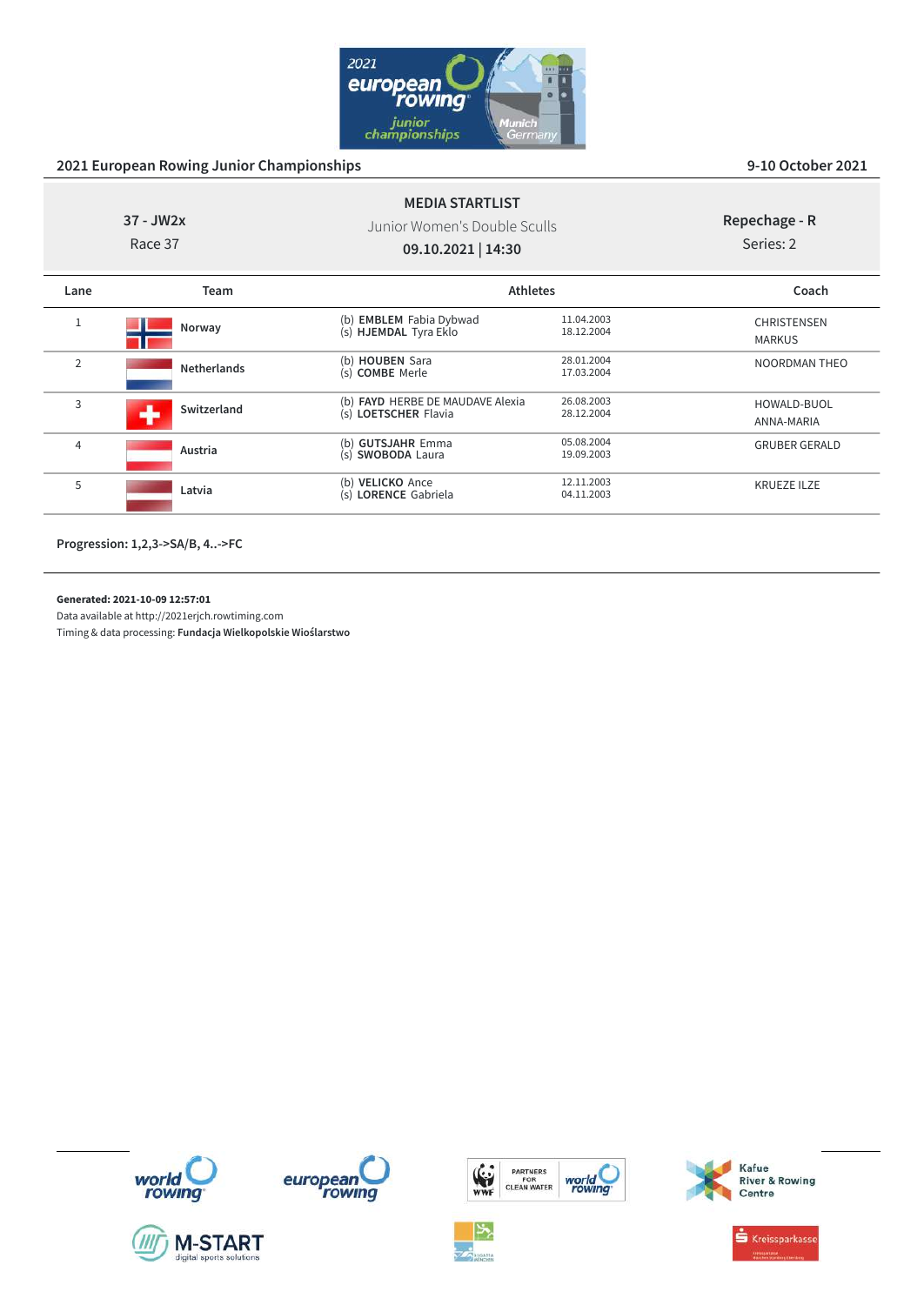

| $38 - JM2x$<br>Race 38 |              | <b>MEDIA STARTLIST</b><br>Junior Men's Double Sculls<br>09.10.2021   14:35 |                          | Repechage - R1<br>Series: 2 |
|------------------------|--------------|----------------------------------------------------------------------------|--------------------------|-----------------------------|
| Lane                   | Team         |                                                                            | <b>Athletes</b>          | Coach                       |
| $\mathbf{1}$           | Estonia      | (b) KIIVER Kaarel<br>(s) ORAS Rainer                                       | 30.08.2003<br>15.03.2003 | <b>PURGE PRIIT</b>          |
| $\overline{2}$         | Moldova<br>鰤 | (b) CHIREI Alexandr<br>(s) ANTOHA Dmitri                                   | 22.01.2006<br>14.05.2005 | <b>DEREVENCO BORIS</b>      |
| 3                      | Norway       | (b) LOHNE Ulrik Pharo<br>(s) LOEKEN Trygve Bye                             | 09.05.2004<br>22.04.2003 | <b>TORGERSEN TOM</b>        |
| 4                      | Slovenia     | (b) KORBAR Jurij<br>(s) MARKUZA Matej                                      | 08.09.2004<br>15.04.2004 | <b>BLAZIC ANZE</b>          |
| 5                      | Poland       | (b) KULKA Mikolaj<br>(s) GALEZA Daniel                                     | 18.12.2003<br>29.01.2004 | <b>BYKOWSKI TOMASZ</b>      |

**Progression: 1,2,3->SA/B, 4..->FC**

**Generated: 2021-10-09 12:57:01**

Data available at http://2021erjch.rowtiming.com













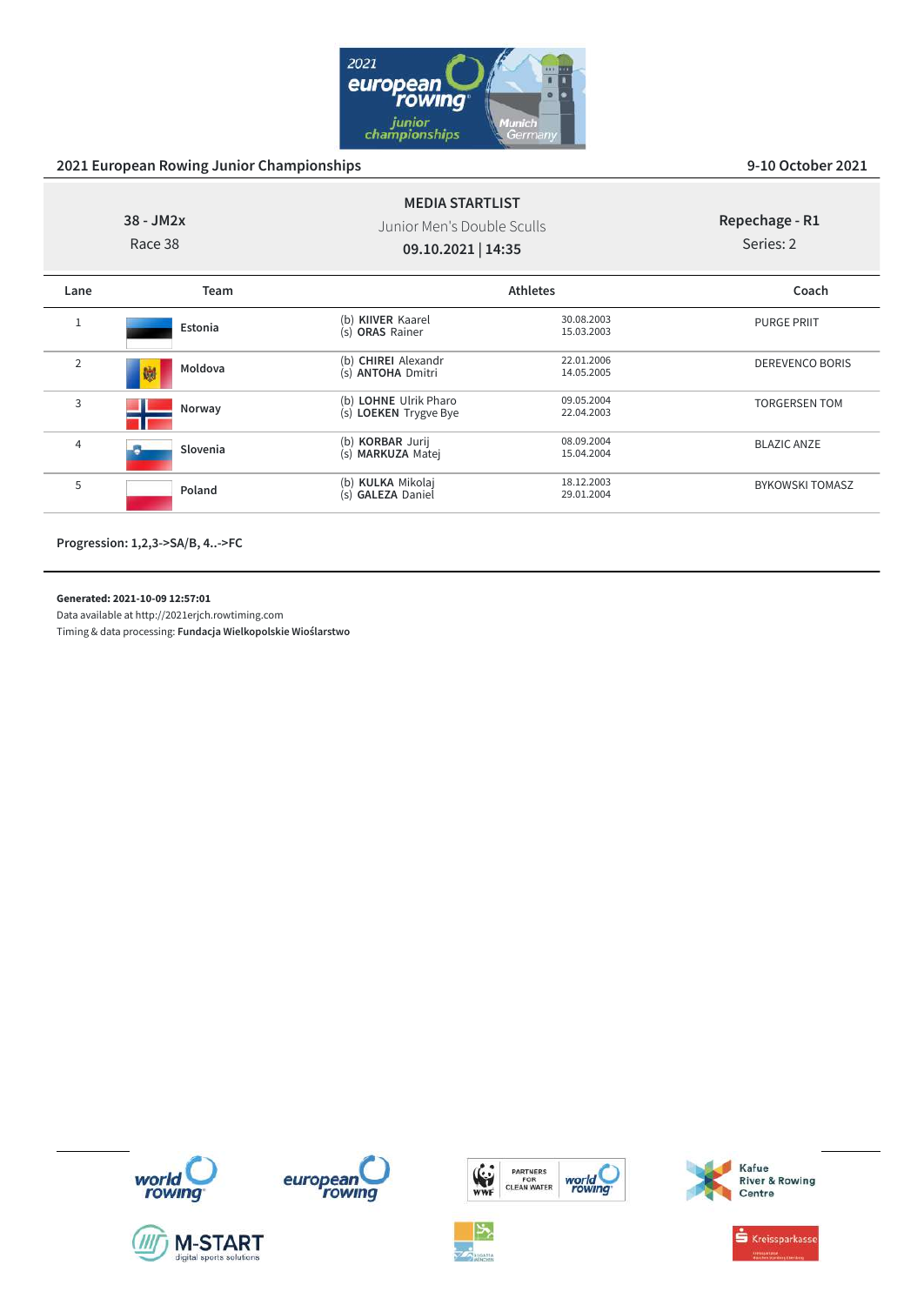

|                | $38 - JM2x$<br>Race 39 | <b>MEDIA STARTLIST</b><br>Junior Men's Double Sculls<br>09.10.2021   14:40 |                          | Repechage - R2<br>Series: 2 |  |
|----------------|------------------------|----------------------------------------------------------------------------|--------------------------|-----------------------------|--|
| Lane           | Team                   |                                                                            | <b>Athletes</b>          | Coach                       |  |
| $\mathbf{1}$   | <b>Netherlands</b>     | (b) <b>FLORIJN</b> Beer<br>(s) KNOWLES Owen                                | 13.09.2004<br>05.08.2004 |                             |  |
| $\overline{2}$ | Hungary                | (b) ROZSAVOLGYI Viktor<br>(s) SOMOGYI David                                | 05.05.2003<br>12.02.2003 | PERGEL LASZLO               |  |
| 3              | Switzerland<br>۰.      | (b) ZISWILER Sebastian<br><b>BANNWART</b> Alexander<br>(s)                 | 14.08.2004<br>03.12.2004 | <b>FAULKNER JOHN</b>        |  |
| 4              | Lithuania              | (b) DAUNORAS Dzeraldas<br>(s) VALASEVICIUS Benas                           | 15.08.2003<br>02.09.2003 | STRISKA VIDMANTAS           |  |
| 5              | Ukraine                | (b) <b>PARUBOK</b> Yaroslav<br>(s) KIRIEIEV Ilia                           | 12.05.2003<br>21.08.2004 | YAKHNIIENKO<br>OLEKSANDR    |  |
|                |                        |                                                                            |                          |                             |  |

**Progression: 1,2,3->SA/B, 4..->FC**

**Generated: 2021-10-09 12:57:01**

Data available at http://2021erjch.rowtiming.com Timing & data processing: **Fundacja Wielkopolskie Wioślarstwo**











Kafue<br>River & Rowing<br>Centre

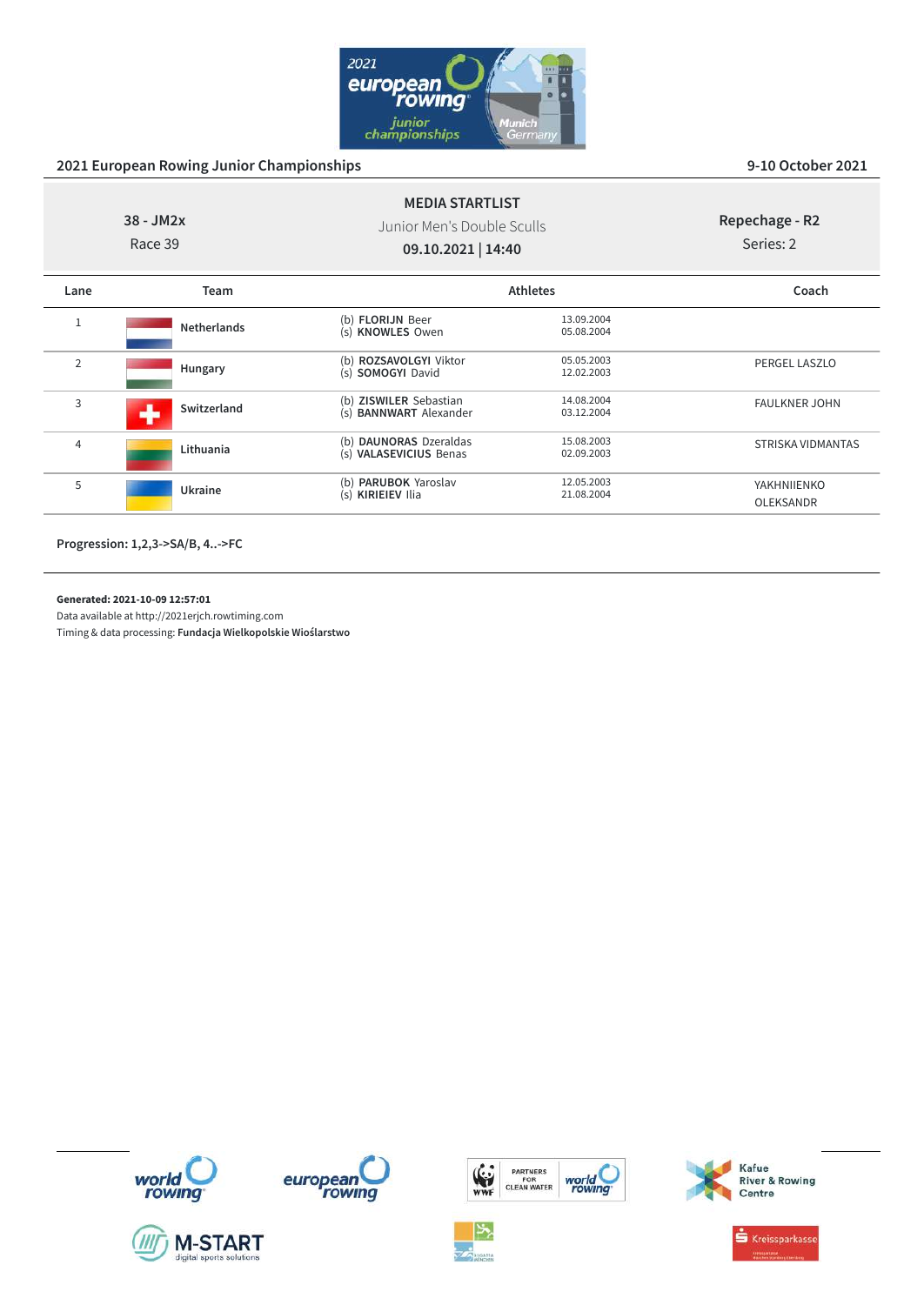

GRUBER JAN

CHYKANOV SERGIY

| 40 - JM4-<br>Race 40 |              |                                                                                              | <b>MEDIA STARTLIST</b><br>Junior Men's Four<br>09.10.2021   14:45 |               |
|----------------------|--------------|----------------------------------------------------------------------------------------------|-------------------------------------------------------------------|---------------|
| Lane                 | <b>Team</b>  |                                                                                              | <b>Athletes</b>                                                   | Coach         |
|                      | Lithuania    | (b) URBONAS Ignas<br>(2) ROMERIS Deimantas<br>(3) BRUSOKAS Paulius<br>(s) SAPARAVICIUS Jonas | 24.12.2003<br>21.03.2003<br>14.10.2003<br>18.09.2003              | PLAUSKA TOMAS |
| $\overline{2}$       | 鑁<br>Croatia | (b) TERLEVIC Matej<br><b>MAREM</b> Matija<br>(2)<br>(3) NICOSCIA Joshua                      | 17.03.2004<br>23.07.2003<br>19.02.2004                            |               |

(s) **HASPERGER** Karlo 19.05.2004<br>
(b) LOZEK Samuel 20.09.2003

(b) **LOZEK** Samuel 20.09.2003 (2) **KREJCI** Richard 26.04.2003 (3) **BARTEK** Martin 01.01.2003 (s) **ZINDULKA** Michal 04.02.2003

(b) **KYRYCHEVSKYI** Ihor 08.06.2004 (2) **DEINEKO** Mykhailo 02.06.2003 (3) **CHYKANOV** Illia 02.08.2006 (s) **MAZEPA** Ihor 20.01.2005

**Progression: 1,2,3->SA/B, 4..->ELM**

<sup>4</sup> **Ukraine**

<sup>3</sup> **Czech Republic**

**Generated: 2021-10-09 12:57:01**

Data available at http://2021erjch.rowtiming.com















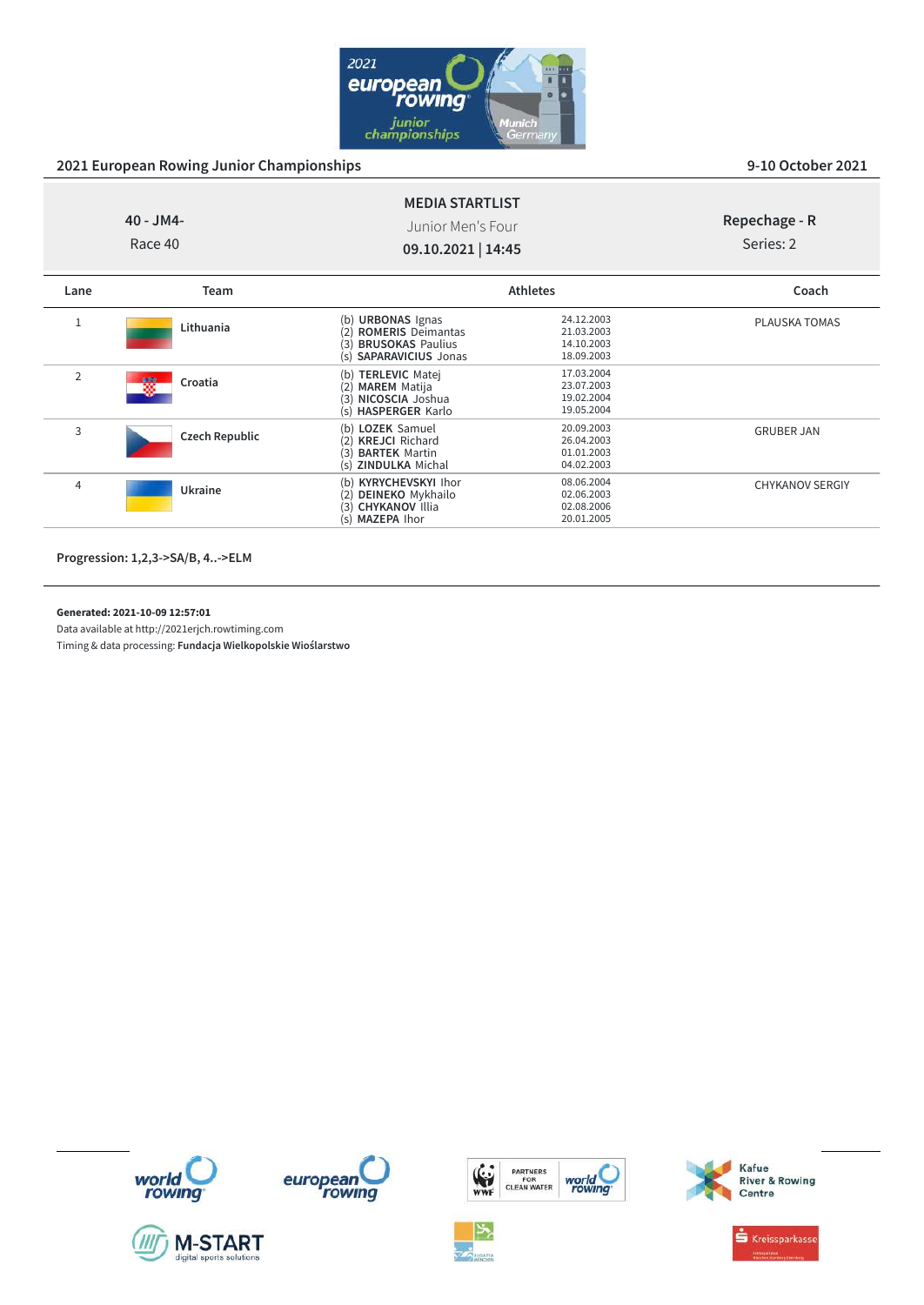

# **41 - JW4x**

Race 41

Junior Women's Quadruple Sculls **09.10.2021 | 14:50**

**MEDIA STARTLIST**

### **Repechage - R1** Series: 2

| Lane           | Team               | <b>Athletes</b>                                                                                               |                                                      | Coach                     |
|----------------|--------------------|---------------------------------------------------------------------------------------------------------------|------------------------------------------------------|---------------------------|
|                | Hungary            | <b>PADAR Luca</b><br>(b)<br><b>BAGO Zsofia</b><br>(2)<br><b>ELEK</b> Boglarka<br>(3)<br>(s) HARSANYI Viktoria | 21.10.2005<br>09.06.2003<br>10.09.2003<br>01.05.2003 | <b>FICSOR LASZLO</b>      |
| $\overline{2}$ | Poland             | (b) SULIK Julia<br>(2) STEFANIAK Gabriela<br>(3) KRUKOWSKA Zofia<br>(s) GESICKA Julia                         | 07.03.2003<br>15.05.2005<br>20.08.2004<br>14.11.2004 | <b>BLOCH JACEK</b>        |
| 3              | Switzerland        | (b) AHUMADA IRELAND Thalia<br>(2) SCHMID Nicole<br>(3) KUEHN Lina<br>(s) VON DER SCHULENBURG Alexa            | 31.08.2003<br>31.10.2003<br>13.03.2004<br>19.02.2004 | HOWALD-BUOL<br>ANNA-MARIA |
| 4              | <b>Netherlands</b> | (b) KUIPER Luna<br>(2)<br>KOOI Liza<br><b>CARRIERE</b> Amely<br>(3)<br>(s) LIEMBERG Louise                    | 27.09.2005<br>15.07.2004<br>13.06.2005<br>07.12.2003 |                           |

**Progression: 1,2->FA, 3..->FB**

### **Generated: 2021-10-09 12:57:01**

Data available at http://2021erjch.rowtiming.com

















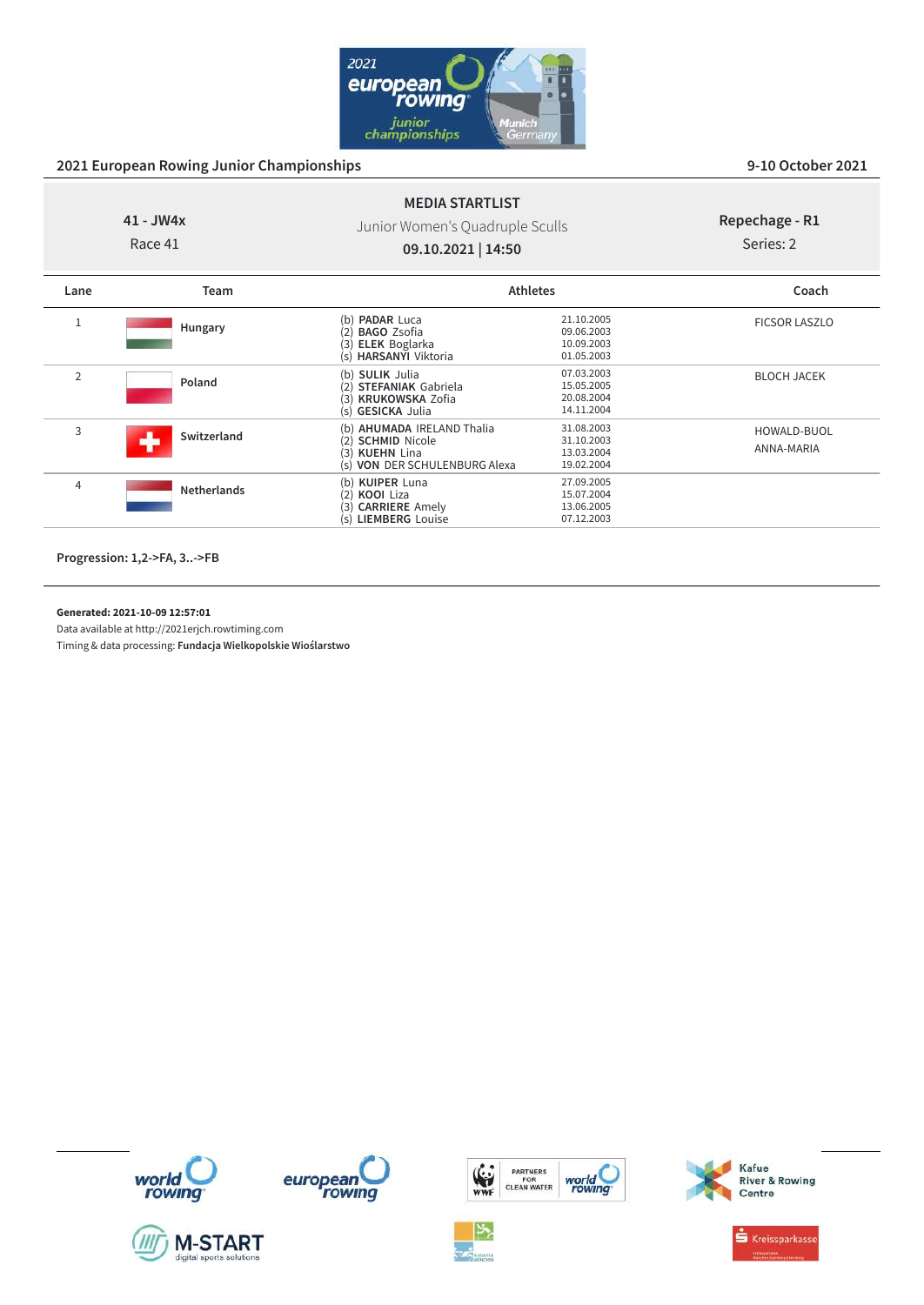

## **41 - JW4x**

Race 42

## Junior Women's Quadruple Sculls **09.10.2021 | 14:55**

**MEDIA STARTLIST**

# **Repechage - R2**

# Series: 2

| Lane           | Team    | <b>Athletes</b>                                                                                                  |                                                      | Coach                   |  |
|----------------|---------|------------------------------------------------------------------------------------------------------------------|------------------------------------------------------|-------------------------|--|
|                | Serbia  | (b) JAKOVLJEVIC Snezana<br><b>TESMANOVIC Ljubica</b><br>(2)<br><b>ERIC</b> Jelena<br>(3)<br>(s) POLEKSIC Andrea  | 16.12.2003<br>03.07.2004<br>01.08.2004<br>11.10.2004 | RADOVANOVIC<br>DANILO   |  |
| $\overline{2}$ | Italy   | (b) PEDROLA Susanna<br><b>BOSIO</b> Giulia<br>(2)<br><b>GNATTA Alice</b><br>(3)<br>(s) RUBEO Francesca           | 24.07.2003<br>21.07.2003<br>01.09.2003<br>13.07.2005 | <b>IANNUZZI GAETANO</b> |  |
| 3              | Germany | (b) CZERR Laura<br>(2) HEINE Isabell<br><b>TEICHMANN Ineke</b><br>(3)<br>(s) <b>GUENDUEZ</b> Ayse                | 01.10.2003<br>04.04.2004<br>25.02.2003<br>06.08.2003 | <b>HERPERTZ CLAUDIA</b> |  |
| 4              | Denmark | (b) OLESEN Cathrine<br>(2) <b>FRELTOFT</b> Clara<br><b>BECH Iben</b><br>(3)<br>(s) <b>KOFOED</b> Astrid Kirstine | 21.06.2003<br>25.03.2004<br>21.12.2003<br>27.01.2004 |                         |  |

**Progression: 1,2->FA, 3..->FB**

### **Generated: 2021-10-09 12:57:01**

Data available at http://2021erjch.rowtiming.com













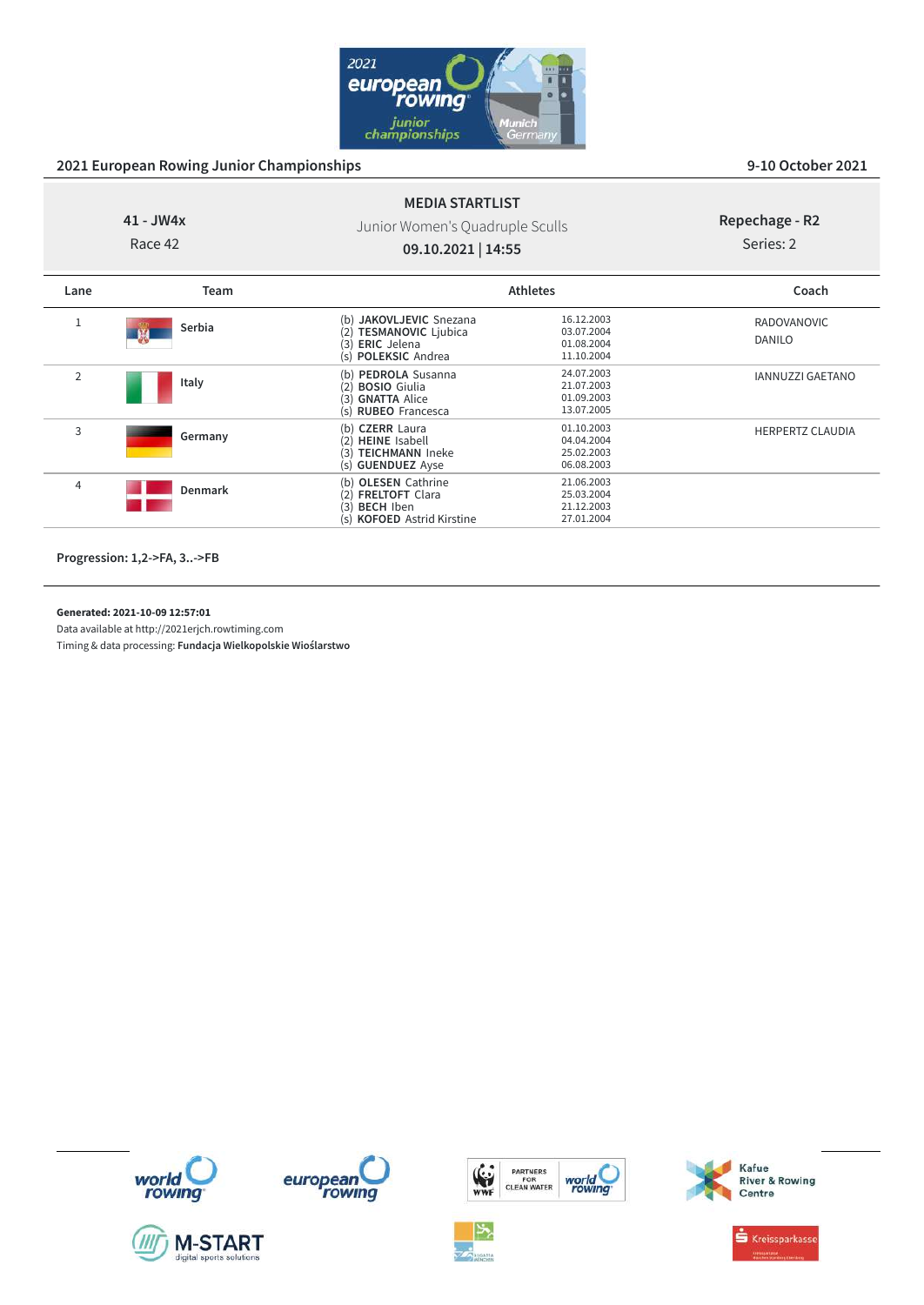

| $42 - JM4x$<br>Race 43 |                    | <b>MEDIA STARTLIST</b><br>Junior Men's Quadruple Sculls<br>09.10.2021   15:00                                                                | <b>REVISED</b><br>09.10.2021 12:55                   | Repechage - R1<br>Series: 2           |
|------------------------|--------------------|----------------------------------------------------------------------------------------------------------------------------------------------|------------------------------------------------------|---------------------------------------|
| Lane                   | Team               | <b>Athletes</b>                                                                                                                              |                                                      | Coach                                 |
|                        | <b>Netherlands</b> | <b>BAUD Klaas</b><br>(b)<br><b>JANSEN Rombout</b><br>(3)<br><b>KLOOSTERMAN Auke</b><br><b>TILANUS Antonie</b><br>(s)                         | 15.02.2004<br>30.05.2004<br>14.05.2004<br>01.07.2003 | <b>JONKER DAVID</b>                   |
| $\overline{2}$         | Moldova<br>鱜       | (b) MATRONITCHI Alexandr<br><b>MURUGOV Artiom</b><br>(2)<br><b>MORARENCO Roman</b><br>(3)<br>(s) PERECHITNII Maxim                           | 20.08.2006<br>08.07.2004<br>05.11.2005<br>04.03.2004 | <b>NARIVONCIC</b><br><b>GHENADIE</b>  |
| 3                      | Ukraine            | (b) <b>IVANOV</b> Oleksandr<br><b>BIEDAROV Roman</b><br>(2)<br>(3)<br>ROMANENKO Danylo<br>(s) MAIKO Mykhailo                                 | 23.02.2004<br>25.06.2003<br>19.08.2004<br>19.09.2004 | <b>KHARCHENKO</b><br><b>OLEKSANDR</b> |
| $\overline{4}$         | <b>Bulgaria</b>    | (b) NESHEV Hristo<br><b>SHUNTOV Vasil</b><br>(3) MUTICH Stefan<br>(s) TABAKOV Ivan                                                           | 13.10.2003<br>20.09.2003<br>16.06.2004<br>10.10.2003 | NEYKOVA RUMYANA                       |
| 5                      | Norway             | (b) REFSUM Erlend Devold<br><b>TINDLUND</b> Alexander Blom<br>(2)<br><b>HELTNE</b> Hampus Erik<br>(3)<br><b>THIME</b> Marius Antonsen<br>(s) | 12.05.2004<br>12.07.2003<br>07.02.2003<br>07.06.2004 | <b>TORGERSEN TOM</b>                  |

**Progression: 1,2,3->SA/B, 4..->FC**

**Generated: 2021-10-09 12:57:01**

Data available at http://2021erjch.rowtiming.com















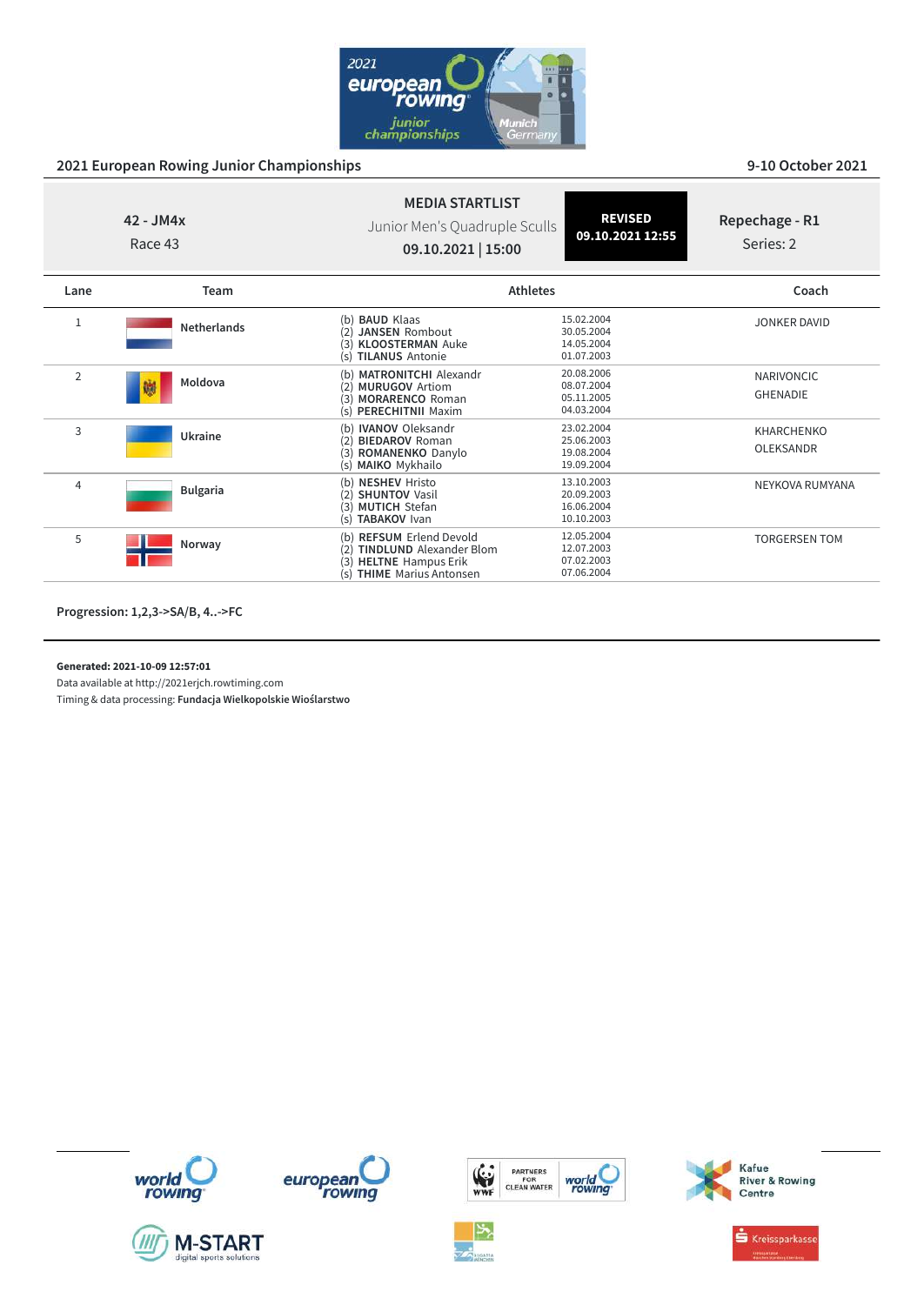

| $42 - JM4x$<br>Race 44 |                        | <b>MEDIA STARTLIST</b><br>Junior Men's Quadruple Sculls<br>09.10.2021   15:05                                                | <b>REVISED</b><br>09.10.2021 12:55                   | Repechage - R2<br>Series: 2 |
|------------------------|------------------------|------------------------------------------------------------------------------------------------------------------------------|------------------------------------------------------|-----------------------------|
| Lane                   | Team                   | <b>Athletes</b>                                                                                                              |                                                      | Coach                       |
| 1                      | 磷<br>Croatia           | (b) KONTREC Nikola<br>(2) TALAJA Ivan<br>(3)<br><b>BUCAN Bartol</b><br>(s) CULINA Stipe                                      | 07.06.2005<br>03.01.2005<br>11.12.2003<br>24.05.2003 | <b>DRAGOVIC ANTE</b>        |
| $\overline{2}$         | Serbia<br>$\mathbf{w}$ | (b) JEZDIMIROVIC Dejan<br>(2) CVETKOVIC Predrag<br>(3) STEFANOVIC Marko<br><b>POPOVIC Viktor</b><br>(s)                      | 08.04.2003<br>25.02.2004<br>22.09.2003<br>25.04.2004 | <b>TODOROVIC GORAN</b>      |
| 3                      | Estonia                | (b) HOLOSTOHH Artjom<br>(2) UIBO Markus<br>(3) ORGSE Karl Kristofer<br>(s) ULE Ken-Markus                                    | 04.11.2003<br>09.05.2003<br>12.07.2003<br>12.03.2003 | <b>LIPINTSOV ALEKSEI</b>    |
| 4                      | Romania                | (b) <b>BADEA</b> Ovidiu Cristian<br><b>NITAN Alexandru</b><br>(3) GROZA Petrsor-Darius<br><b>BUZDUGAN Alin Vasile</b><br>(s) | 04.01.2004<br>13.05.2003<br>06.04.2003<br>06.03.2004 | <b>MALIS CRISTIAN</b>       |
| 5                      | Hungary                | (b) DRAVUCZ Mate<br>(2) FOLDESI Bence<br>(3) NAGY Balint Bendeguz<br>(s) <b>BOROS</b> Oliver                                 | 10.10.2004<br>05.05.2003<br>21.01.2003<br>10.07.2004 | <b>PERGEL LASZLO</b>        |
| 6                      | Poland                 | (b) SLIWINSKI Piotr<br>(2) CZEKANOWICZ Igor<br>(3) HOFFMANN Grzegorz<br>(s) RANDA Michal                                     | 31.10.2004<br>04.02.2004<br>26.04.2004<br>23.06.2004 | <b>KAMOLA BLAZEJ</b>        |

**Progression: 1,2,3->SA/B, 4..->FC**

**Generated: 2021-10-09 12:57:01**

Data available at http://2021erjch.rowtiming.com